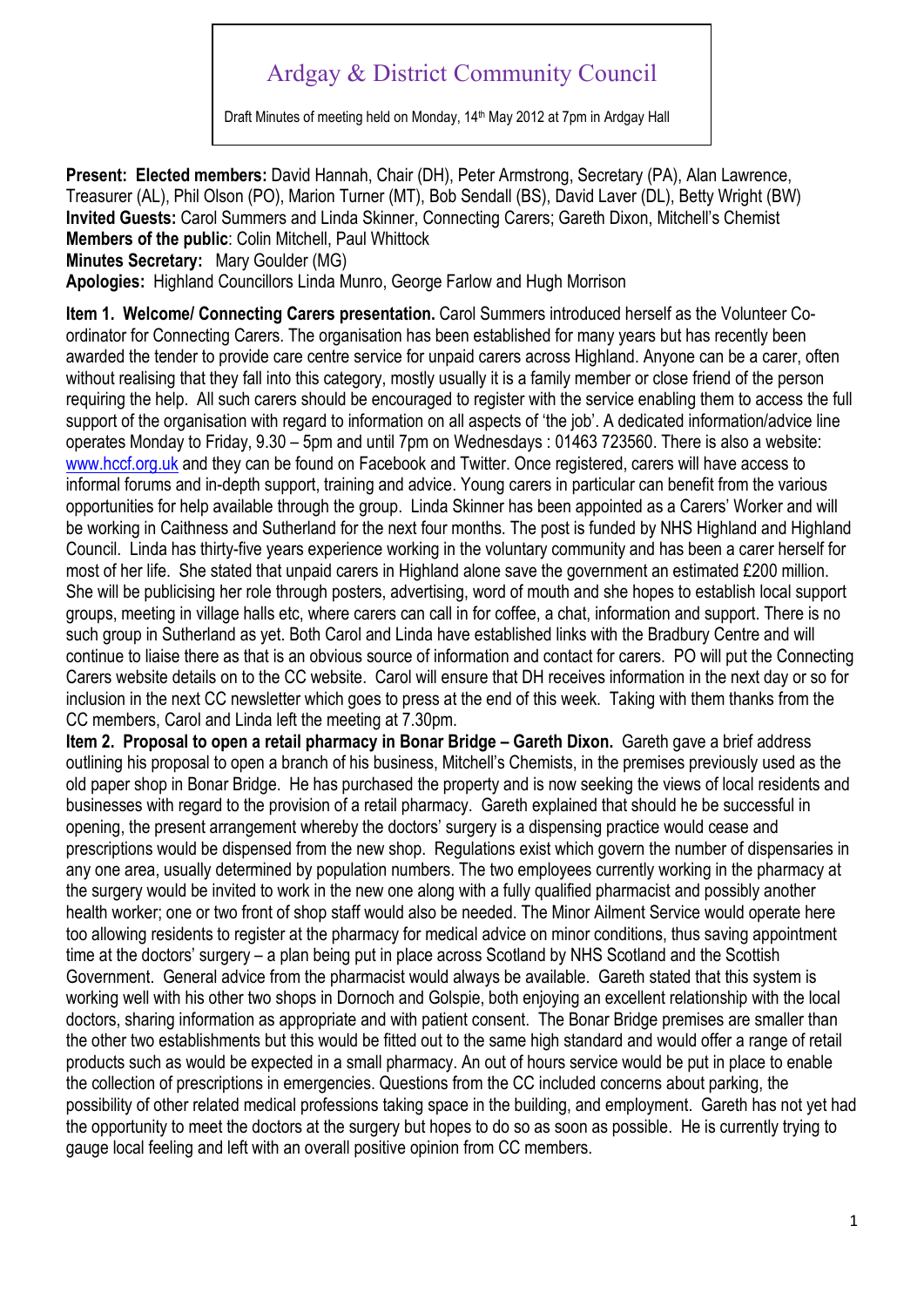**Non-agenda items. (1)**.**The Lady Ross.** Colin Mitchell expressed his disapproval of the mention in the CC Minutes of 13<sup>th</sup> February where it stated that Mr Mitchell had neither sought nor been granted permission from the Village Hall Committee for access to carry out repairs at The Lady Ross. Mr Mitchell had with him, both when he attended the January meeting of the Community Council, and tonight, a handwritten letter from Jennifer Burnett, a member of the Hall Committee at the time. Although the letter is undated Mr Mitchell maintains it was issued at the time of the work and before Ms Burnett left the Hall Committee. With regard to various rumours circulating around the village, Mr Mitchell stressed that the property is not on the market for sale and that he is in negotiation to regain ownership with a view to re-establishing a business presence in the future. Marion Turner explained the background workings of the Community Right to Buy and advised Mr Mitchell that the initial stages of that procedure will be put in place, with regard to several properties and plots of land in the village, starting with a survey to gauge public opinion. She made it clear that registering an interest is an essential part of the procedure, but it should not necessarily indicate that a move to purchase would ever be made, only that the community would be assured time to decide should the property ever be placed on the open market. Mr Mitchell felt that these moves might still impact on his negotiations, stated he would prefer it if such steps were not taken and said he would keep the Community Council appraised of any developments or changes with his plans. Disagreement at this stage between Mr Mitchell and David Laver over the Hall Committee minutes entry and the letter by Ms Burnett led to the Chair intervening, as this was a matter between the Hall Committee and Mr Mitchell and was not appropriate to Community Council business, at which point Mr Mitchell left the meeting.

**(2). Christmas lights.** Paul Whittock, Ardgay Garage, reported to the CC regarding his research into costs for the purchase of new lights for the Christmas display, particularly those it is hoped to place by the school. The children were asked what themes they would like with the popular choices being for a shooting star, a snowman and a Christmas pudding. All the figures for each were passed to the Chair who will talk with Highland Council to ascertain what might be available from their resources. He will report back next month. Not only has Paul taken on this research and work to do with the lights and the Christmas tree but he also refused any remuneration for it. He stated that the takings from the next car boot sale would be put towards the Christmas lights fund. He was sincerely thanked for his work and commitment and left at 8.25pm. **DH Action.** 

**Item 3. Apologies.** See above.

**Item 4. Minutes of April meeting.** The minutes from 9th April were accepted as a true and accurate record; proposed: Marion Turner; seconded: Peter Armstrong.

**Item 5. Matters arising from April minutes. (1) CC logo.** Carol Laver has produced a design which was approved by all and will now be used on Community Council headings. Carol was warmly thanked for her time and expertise. **(2) Ward boundaries.** PO has drafted a letter with regard to the possible re-drawing of Ward boundaries. He will circulate this for consideration and it will be an agenda item at the next meeting. **PO/PA Action. Agenda item. (3) Flag raising.** There have been no contacts received from local ex-service personnel following the display of posters asking who might wish to attend this event in June. The Treasurer will send the approved £100 donation once the address is provided by PA. **PA/AL Action. (4) Scottish Community Councils conference.** DH attended the final meeting and encountered varying reactions to the wind up of this body. He stated it is a real shame that so many dedicated people now have no central body, although it was felt that the Central Belt had perhaps benefitted more than Highland during its time of operation. **(5) Core Paths.** Matt Dent has identified several 'gate issues' which he is investigating. **(6) Tuiteam bridge.** Nothing new at this time. **(7) CC AGM date.** Confusion has arisen following email communications from Highland Council indicating that all CCs must hold an AGM in June, in spite of only have been elected in November last year. This meeting approved the financial report, audited in April and submitted to Ward Manager Andy Mackay at that time. The Secretary will write to the three Highland Councillors for this Ward asking for clarification as it was previously understood by all that the next AGM would be in November, after one year in office. **PA Action. (8) ScotRail.** Secretary has written again to ScotRail on several matters including the need for a notice indicating the platform of departure for the early train. Awaiting the supply of hi-viz jackets which must be worn when work is carried out on the floral decorations at the station. **(9) Social Enterprise course.**  PA attended this course in April in Lairg where he made some useful contacts.

**Item 6. Correspondence.** PA listed incoming communications. The **Data Protection Act** registration is complete. Letters of opinion were submitted regarding the **Braemore and Glenmorie** windfarm planning applications. No reply